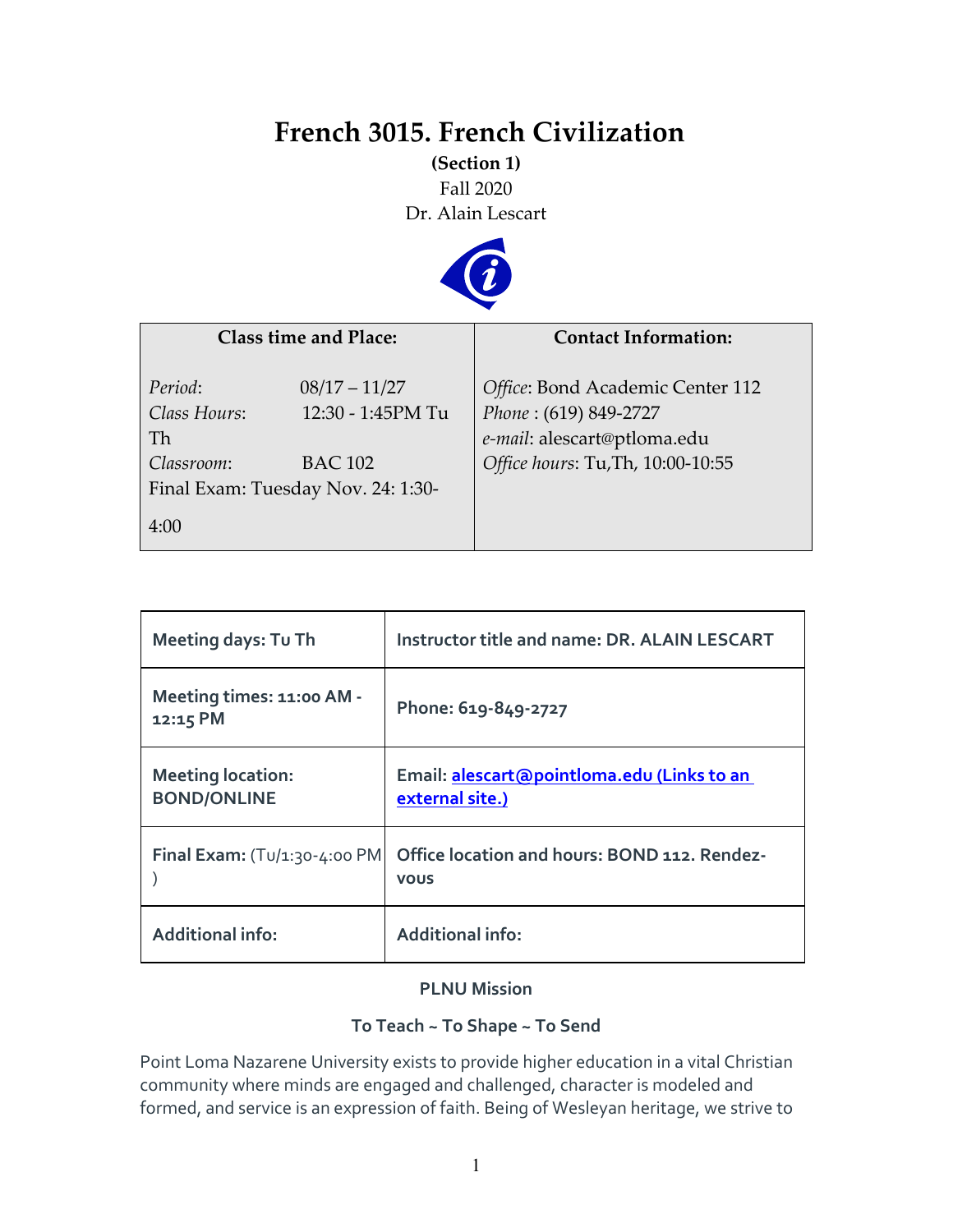be a learning community where grace is foundational, truth is pursued, and holiness is a way of life.

## **COURSE DESCRIPTION**

This course is designed to help students with four semesters at college or four years of High School French to gain confidence in their knowledge of French Civilization. The goal of this class is to receive an overview of French and Francophone Civilization, history and culture, from the begin of France to today.

# **LJML DEPARTMENT MISSION STATEMENT**

Welcome to the Department of Literature, Journalism and Modern Languages. Embodying the core values of a Christian liberal arts education in the Wesleyan theological tradition, and focusing on the power of language and story to shape us and our world, the LJML Department and programs will provide students with knowledge, skills, and experiences to equip them to understand, interpret, analyze, evaluate, and create texts as linguistic and/or artistic expressions of diverse human experiences. We value reading, writing, researching, speaking, and discussing as profound means of participating in the redemptive work of God in all of creation. The following document will provide you with the information sources and information guidelines to University and Departmental policies that apply to all courses taken in this Department.

## **COURSE LEARNING OUTCOMES**

*By the end of the course, the student will be able to:*

- 1. Demonstrate a general knowledge of the geographical features of France and Francophone countries.
- 2. Show evidence of an understanding of the formulation of history.
- 3. Describe and evaluate the artistic contributions including, literature, architecture, music, and film.
- 4. Articulate knowledge about some quotidian aspects of the cultures studied.
- 5. Show continued development in the use of the French language.

# **REQUIRED TEXTS AND RECOMMENDED STUDY RESOURCES**

- *Le Tour de Gaule d'Asterix*. Ed. Hachette. 1965 (2007).
- Ross Steele. *Civilisation Progressive du Français. Niveau Intermediaire (A2/B1)*. CLE International. 2e 2012.
- Jackson Noutchié Njiké. *Civilisation Progressive de la Francophonie*. Niveau Intermediaire (A2/B1). CLE international. 2019.
- Jean-Pierre Jeancolas. *Histoire du Cinema Français*. (4 ed.) Armand Colin. 2019.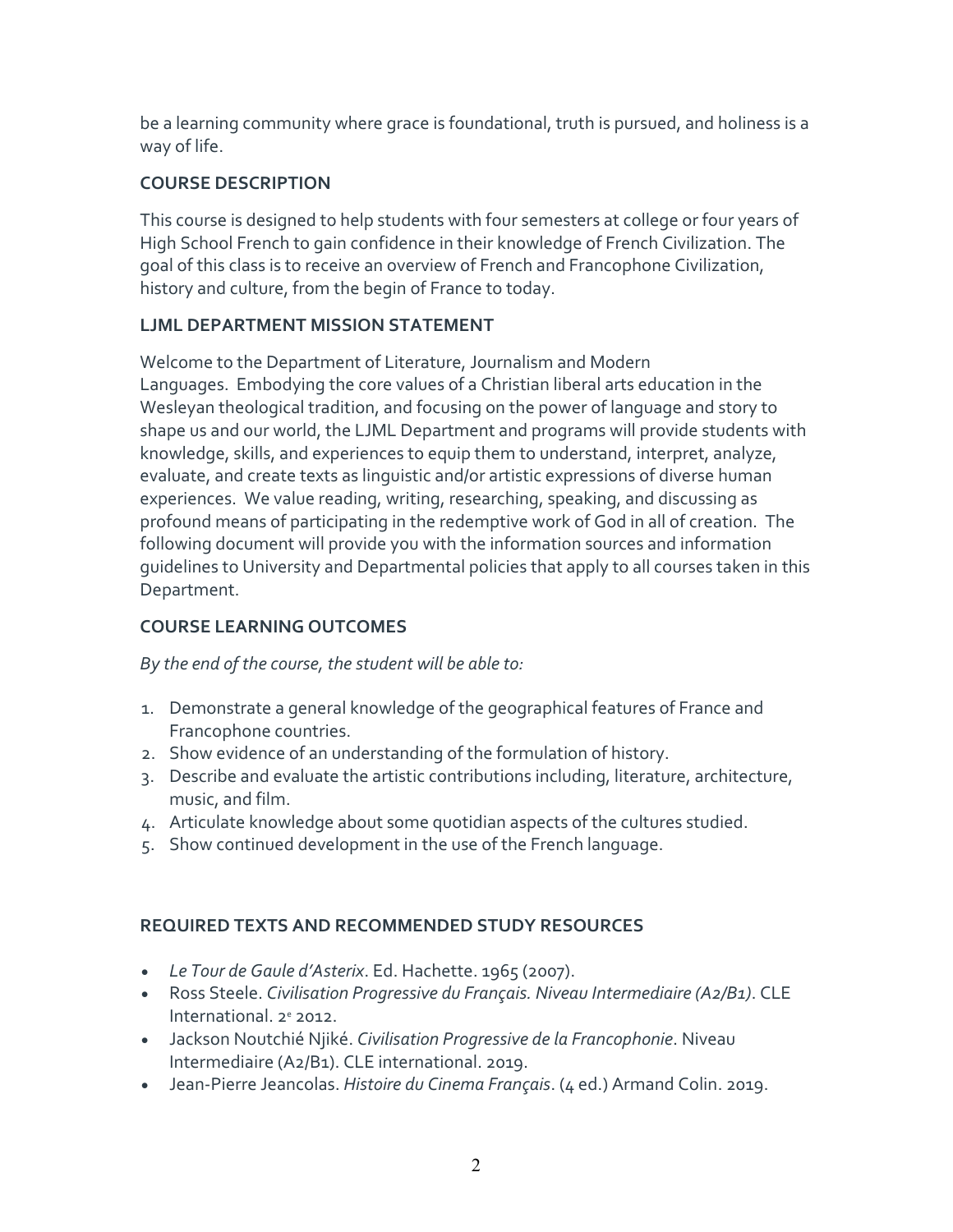#### **Recommended supplemental texts**

- A French Dictionary. Like: *Collins Robert French Unabridged Dictionary, 7th edition* (Harper Collins).
- On French Verbs: Bescherelle. *Complete Guide to Conjugating 12,000 French Verbs.*
- Biard Michel, Bourdin Philippe, Marzagalli Silvia. *1789 Révolution, Consulat, Empire.* 1789-1815. *Histoire de France*. Belin. 2014.

## **COURSE CREDIT HOUR INFORMATION**

In the interest of providing sufficient time to accomplish the stated Course Learning Outcomes, this class meets the PLNU credit hour policy for a 3 unit class delivered over 15 weeks. Specific details about how the class meets the credit hour requirement can be provided upon request. (Based on 37.5 hours of student engagement per credit hour.)

| Category                                          | <b>Time Expectation in Hours</b> |  |
|---------------------------------------------------|----------------------------------|--|
| Online Participation in Discussions, Groups, etc. | 52                               |  |
| <b>Reading Assignments</b>                        | 8                                |  |
| Written Assignments                               | 10                               |  |
| Other Assignments & Learning Activities           | 25                               |  |
| Quizzes, Surveys                                  | 17 hrs 30 min                    |  |
| <b>Total Hours</b>                                | 112 hrs 30 min                   |  |

## **Distribution of Student Learning Hours**

## **COURSE SCHEDULE AND ASSIGNMENTS**

We will use an instructional ensemble whose core program (vocabulary, conversation, grammar, and culture) is designed to prepare students to sample the menu of openended communicative and cultural expansion activities (video, literary and cultural readings, portraits and profiles, games) included at the end of each chapter.

The course is conducted entirely in French. The course also requires the completion of a workbook/laboratory manual that is part of the student package and included in the purchase of the textbook.

In addition there is a separate audio program on CDs that comes with your package. You must complete a chapter's audio/video activities in the lab manual as part of the lab assignment for each chapter. Homework is assigned on a daily basis **and should be turned in as listed in the daily schedule**.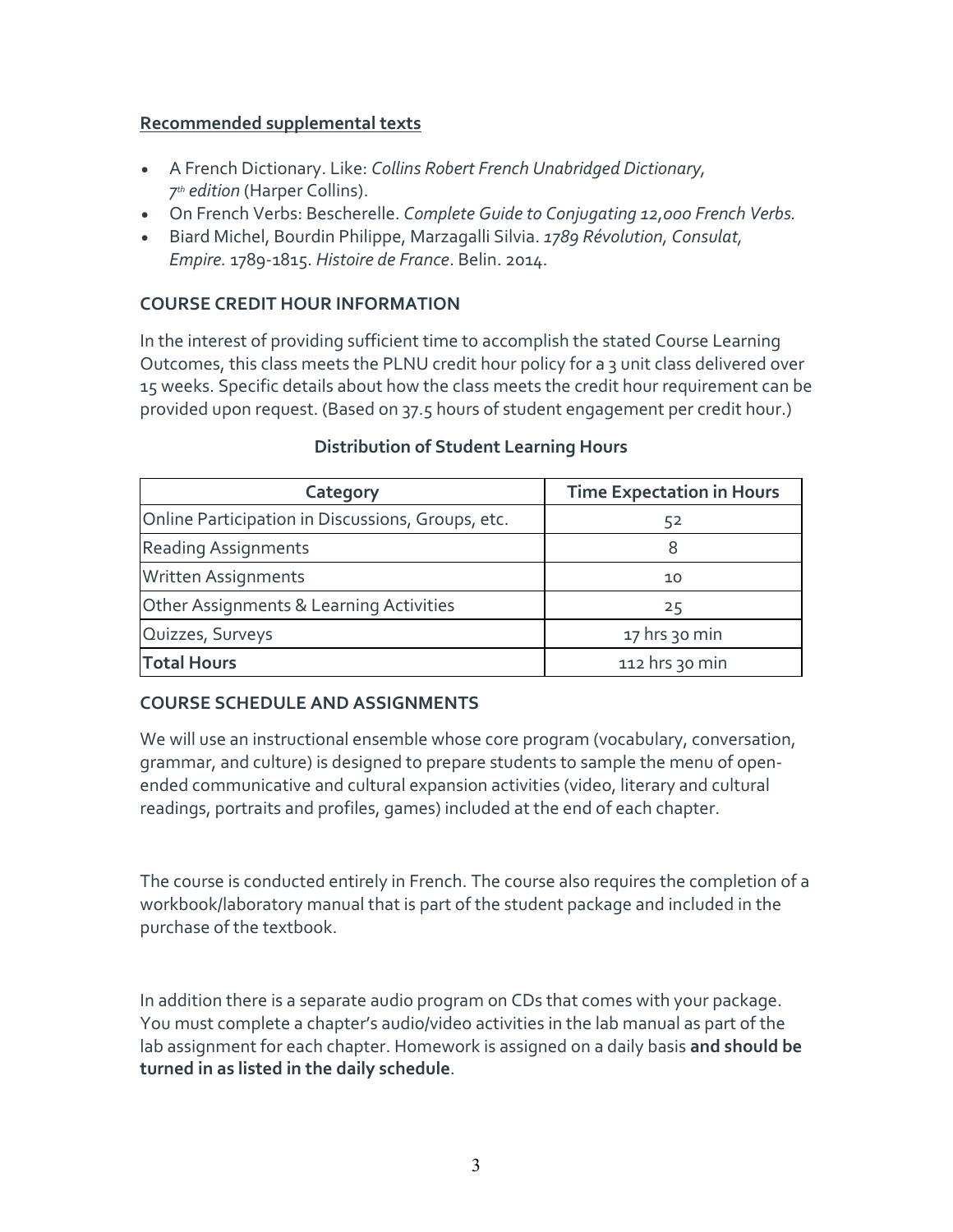#### **Requirements**

- 1. Attendance. Your physical presence in class is very important to get the full immersion experience. If you are not present in class, you cannot perform oral exercises and you will lose participation points. Since this is a skill and performance class, students are expected to attend regularly and attendance, both active and passive, will be an important component in the student's participation mark (15%). Students, whether present or absent, are responsible for the material listed in the class, syllabus as well as for any extra material (vocabulary, idioms, etc.) presented in class. If a student misses a class, s/he should procure notes from another student and study the material in the book.
- 2. Participation in classroom assignments. It is not enough to come to class. You need to engage actively in the oral and written exercises presented in class. Class participation is measured by one's willingness to talk in class and to communicate as fully as possible. It is also measured by one's willingness to attend class regularly and to complete assignments. It is a measure of CO-OPERATION and RISK-TAKING, not of grammatical correctness.
- 3. Completion of daily workbook/laboratory manual assignments. Before you come to class, finish the workbook/laboratory manual lesson for the day and hand it in. You will need the audio files to do it. Late work will not be accepted for credit, though it will be corrected. Work is considered late if it is handed in after it has been handed back or discussed in class. Homework is to be turned in at the beginning of the class. No reminders will be provided since it is assumed that students are adults capable of reading the syllabus.
- 4. Regular studying of vocabulary and grammar. You will have to study around 120 words per chapter (3-4 lessons). For suggestion on ways to study French, see the **STUDY TIPS AND INTRO TO FRENCH LANGUAGE**
- 5. Preparation for quizzes and exams. Get ready well in advance for the *dictées*, quizzes and exams. Quizzes are given almost every two weeks. They are marked in the class schedule. THERE ARE NO MAKE-UPS! A missed quiz counts as a zero. If the student has an official excuse (doctor's note or family tragedy) for an absence, the zero is deleted. Such excuses need to be given to the professor within a few days of the absence. If an absence is prolonged (more than three classes), the student must contact the professor immediately. One low mark will be dropped from the interrogations before they are averaged at the end of the semester.

## **ASSESSMENT AND GRADING**

| Participation in class exercises | 20% |
|----------------------------------|-----|
| Quizzes                          | 20% |
| Exposé                           | 20% |
| Midterm exam                     | 20% |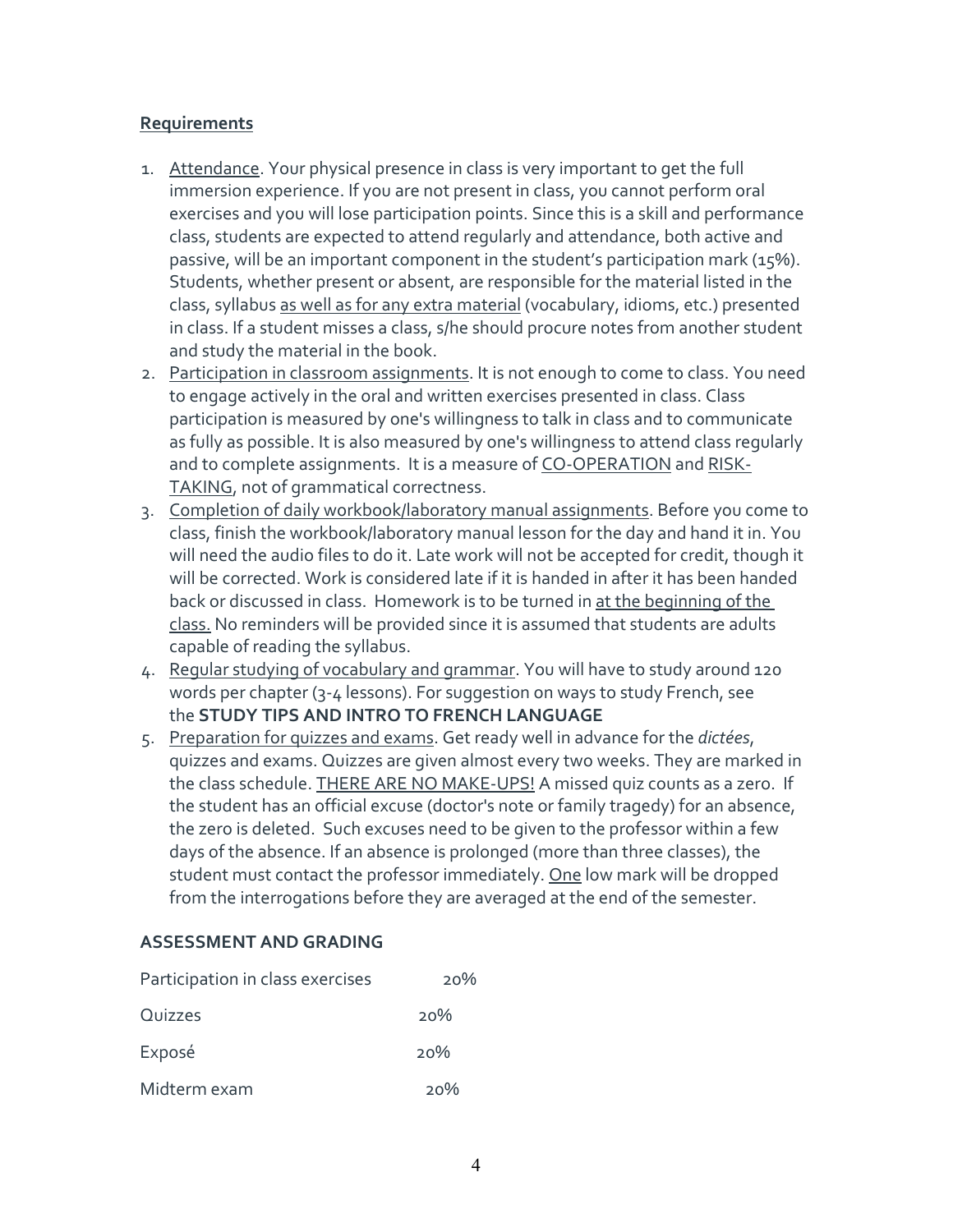Final exam 20%

Final grades will be posted within one week of the end of the class. Grades will be based on the following:

| A 93-100      | $B+87-89$      | $C+77-79$        | $D+67-69$     | F Less than 59 |
|---------------|----------------|------------------|---------------|----------------|
| $A - 90 - 92$ | <b>B</b> 83-86 | $\sqrt{C}$ 73-76 | $ID$ 63-66    |                |
|               | $B - 80 - 82$  | $C - 70 - 72$    | $D - 60 - 62$ |                |

#### **Standard Grade Scale Based on Percentages**

## **STATE AUTHORIZATION**

State authorization is a formal determination by a state that Point Loma Nazarene University is approved to conduct activities regulated by that state. In certain states outside California, Point Loma Nazarene University is not authorized to enroll online (distance education) students. If a student moves to another state after admission to the program and/or enrollment in an online course, continuation within the program and/or course will depend on whether Point Loma Nazarene University is authorized to offer distance education courses in that state. It is the student's responsibility to notify the institution of any change in his or her physical location. Refer to the map on [State](https://www.pointloma.edu/offices/office-institutional-effectiveness-research/disclosures)  [Authorization](https://www.pointloma.edu/offices/office-institutional-effectiveness-research/disclosures) to view which states allow online (distance education) outside of California.

# **INCOMPLETES AND LATE ASSIGNMENTS**

All assignments are to be submitted/turned in by the beginning of the class session when they are due—including assignments posted in Canvas. Incompletes will only be assigned in extremely unusual circumstances.

# **PLNU COPYRIGHT POLICY**

Point Loma Nazarene University, as a non-profit educational institution, is entitled by law to use materials protected by the US Copyright Act for classroom education. Any use of those materials outside the class may violate the law.

# **PLNU ACADEMIC HONESTY POLICY**

Students should demonstrate academic honesty by doing original work and by giving appropriate credit to the ideas of others. Academic dishonesty is the act of presenting information, ideas, and/or concepts as one's own when in reality they are the results of another person's creativity and effort. A faculty member who believes a situation involving academic dishonesty has been detected may assign a failing grade for that assignment or examination, or, depending on the seriousness of the offense, for the course. Faculty should follow and students may appeal using the procedure in the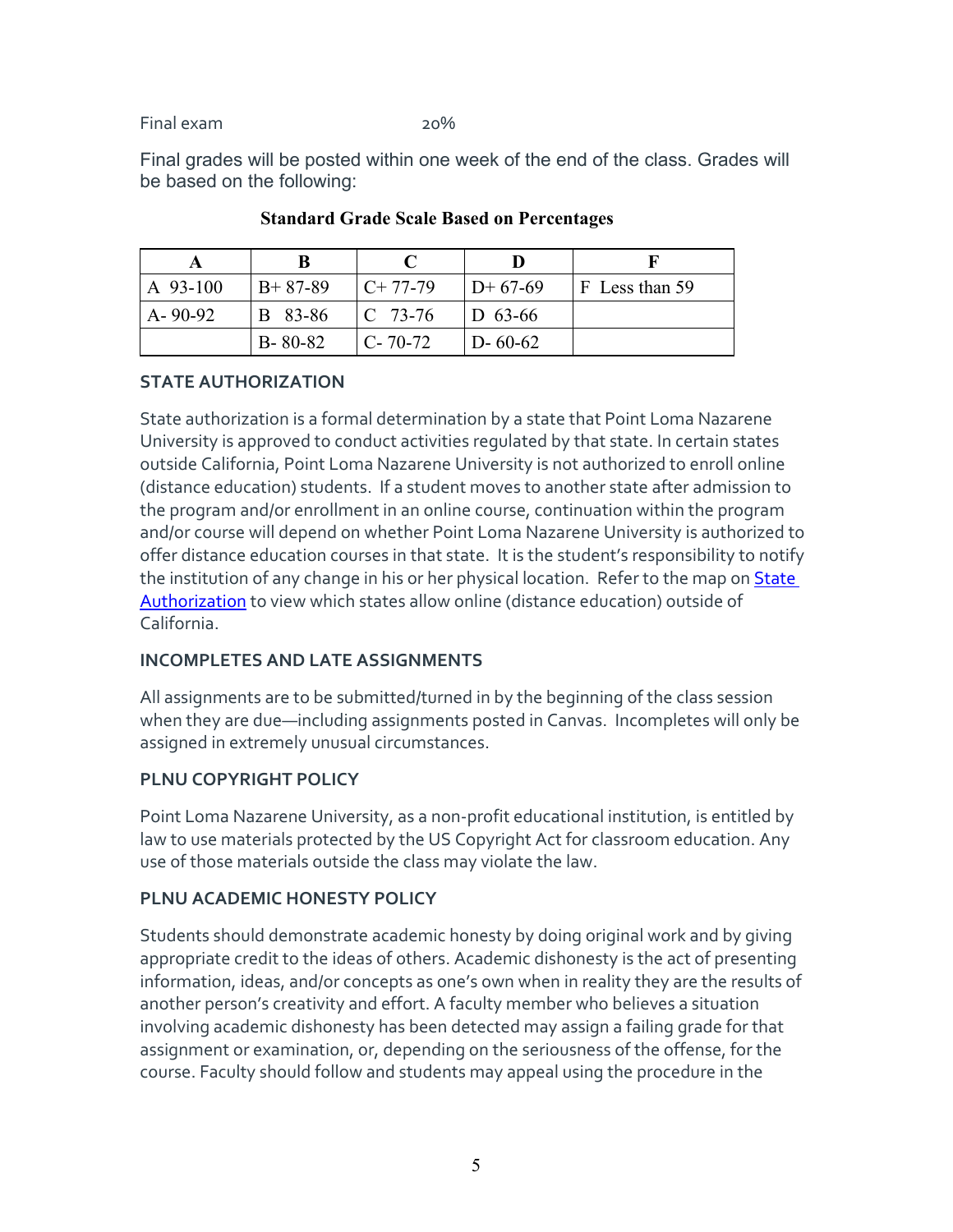university Catalog. See **[Academic PoliciesLinks](http://catalog.pointloma.edu/content.php?catoid=18&navoid=1278) to an external site**, for definitions of kinds of academic dishonesty and for further policy information.

# **PLNU ACADEMIC ACCOMMODATIONS POLICY**

While all students are expected to meet the minimum standards for completion of this course as established by the instructor, students with disabilities may require academic adjustments, modifications or auxiliary aids/services. At Point Loma Nazarene University (PLNU), these students are requested to register with the Disability Resource Center (DRC), located in the Bond Academic Center. [\(DRC@pointloma.edu](https://mail.google.com/mail/?view=cm&fs=1&tf=1&to=DRC@pointloma.edu) (Links to an [external](https://mail.google.com/mail/?view=cm&fs=1&tf=1&to=DRC@pointloma.edu) site.) or 619-849-2486). The DRC's policies and procedures for assisting such students in the development of an appropriate academic adjustment plan (AP) allows PLNU to comply with Section 504 of the Rehabilitation Act and the Americans with Disabilities Act. Section 504 (a) prohibits discrimination against students with special needs and guarantees all qualified students equal access to and benefits of PLNU programs and activities. After the student files the required documentation, the DRC, in conjunction with the student, will develop an AP to meet that student's specific learning needs. The DRC will thereafter email the student's AP to all faculty who teach courses in which the student is enrolled each semester. The AP must be implemented in all such courses.

If students do not wish to avail themselves of some or all of the elements of their AP in a particular course, it is the responsibility of those students to notify their professor in that course. PLNU highly recommends that DRC students speak with their professors during the first two weeks of each semester about the applicability of their AP in that particular course and/or if they do not desire to take advantage of some or all of the elements of their AP in that course.

# **PLNU ATTENDANCE AND PARTICIPATION POLICY**

# **FAL 2020 use the synchronous and asynchronous format below**

Regular and punctual attendance at all **synchronous** class sessions is considered essential to optimum academic achievement. If the student is absent for more than 10 percent of class sessions (virtual or face-to-face), the faculty member will issue a written warning of de-enrollment. If the absences exceed 20 percent, the student may be de-enrolled without notice until the university drop date or, after that date, receive the appropriate grade for their work and participation. In some courses, a portion of the credit hour content will be delivered **asynchronously** and attendance will be determined by submitting the assignments by the posted due dates. See Academic [PoliciesLinks](https://catalog.pointloma.edu/content.php?catoid=46&navoid=2650#Class_Attendance) to an external site. in the Undergraduate Academic Catalog. If absences exceed these limits but are due to university excused health issues, an exception will be granted.

## **Asynchronous Attendance/Participation Definition**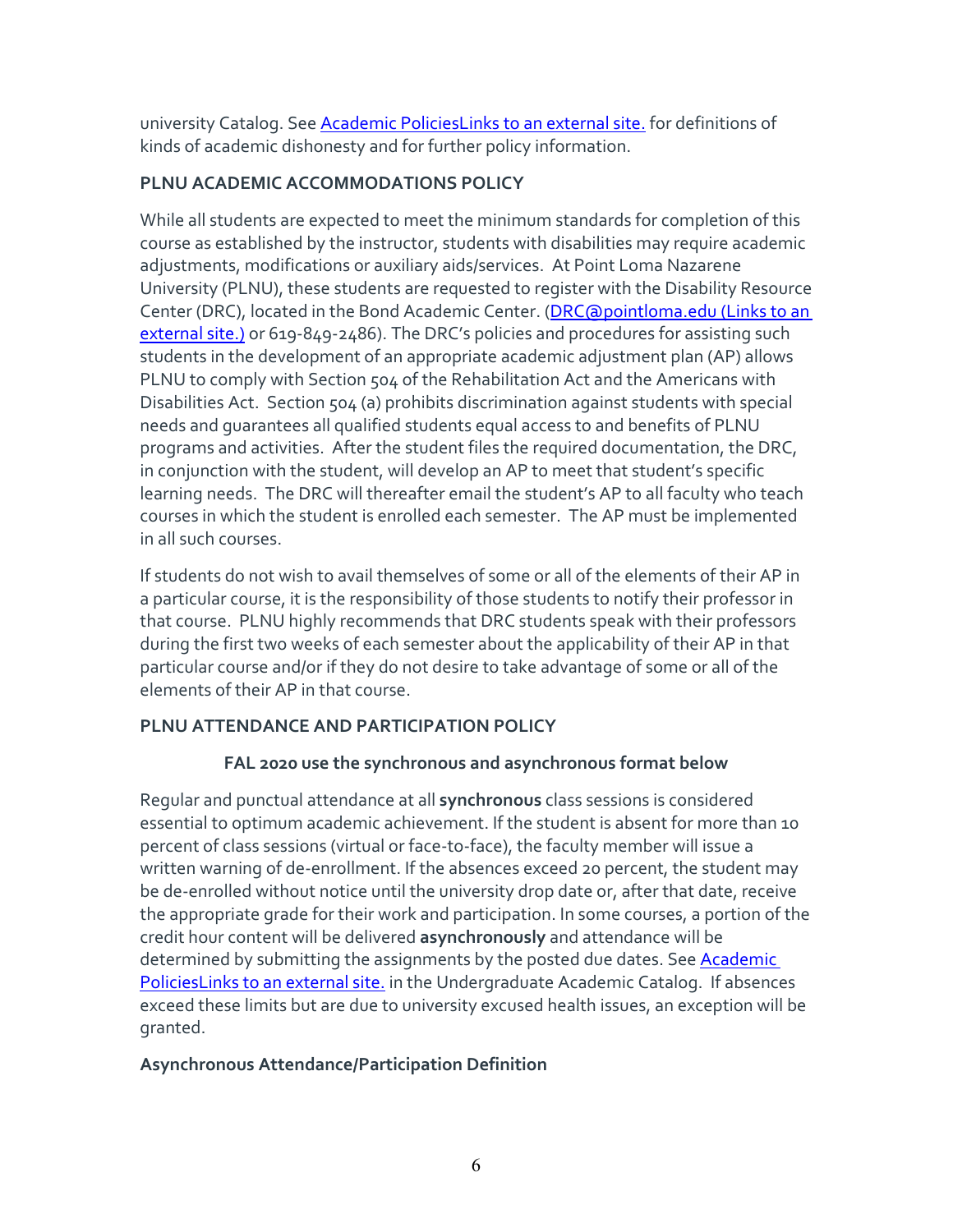A day of attendance in asynchronous content is determined as contributing a substantive note, assignment, discussion, or submission by the posted due date. Failure to meet these standards will result in an absence for that day. Instructors will determine how many asynchronous attendance days are required each week.

\*\*\*\*\*

#### **Face-to-Face Format**

Regular and punctual attendance at all classes is considered essential to optimum academic achievement. If the student is absent from more than 10 percent of class meetings, the faculty member can file a written report which may result in deenrollment. If the absences exceed 20 percent, the student may be de-enrolled without notice until the university drop date or, after that date, receive the appropriate grade for their work and participation. See **[Academic PoliciesLinks](http://catalog.pointloma.edu/content.php?catoid=18&navoid=1278) to an external site**, in the Undergraduate Academic Catalog.

#### **Hybrid Format**

At Point Loma Nazarene University, attendance is required at all scheduled classes. Adult Degree Completion courses are taught in the hybrid format, which means some class meetings will be face-to-face and some will be online.

Attendance in the face-to-face classes is to be for the entire time of the class. Arriving late or leaving early will be considered a partial absence. A day of attendance in an online class is determined as contributing a substantive note, assignment, discussion, or submission that adds value to the course as determined by the instructor. Three days of attendance are required each week. (It may be any three days during the week.)

## **Face-to-face Portion of the Hybrid course**

In blended or hybrid courses, if a student misses one face-to-face class then the faculty member will send an email to the student and the Director of Student Success warning of attendance jeopardy. There are no exceptions to this policy.

If a student misses two face-to-face classes, the faculty member or Vice Provost for Academic Administration (VPAA) will initiate the student's de-enrollment from the course without further advanced notice to the student. If the date of de-enrollment is past the last date to withdraw from a class, the student will be assigned a grade of "F" and there will be no refund of tuition for that course.

## **Online Portion of the Hybrid Course**

If a student misses two online classes (fails to contribute to a discussion board) during the course, then the faculty member will send an email to the student and the Director of Student Success warning of attendance jeopardy. There are no exceptions to this policy.